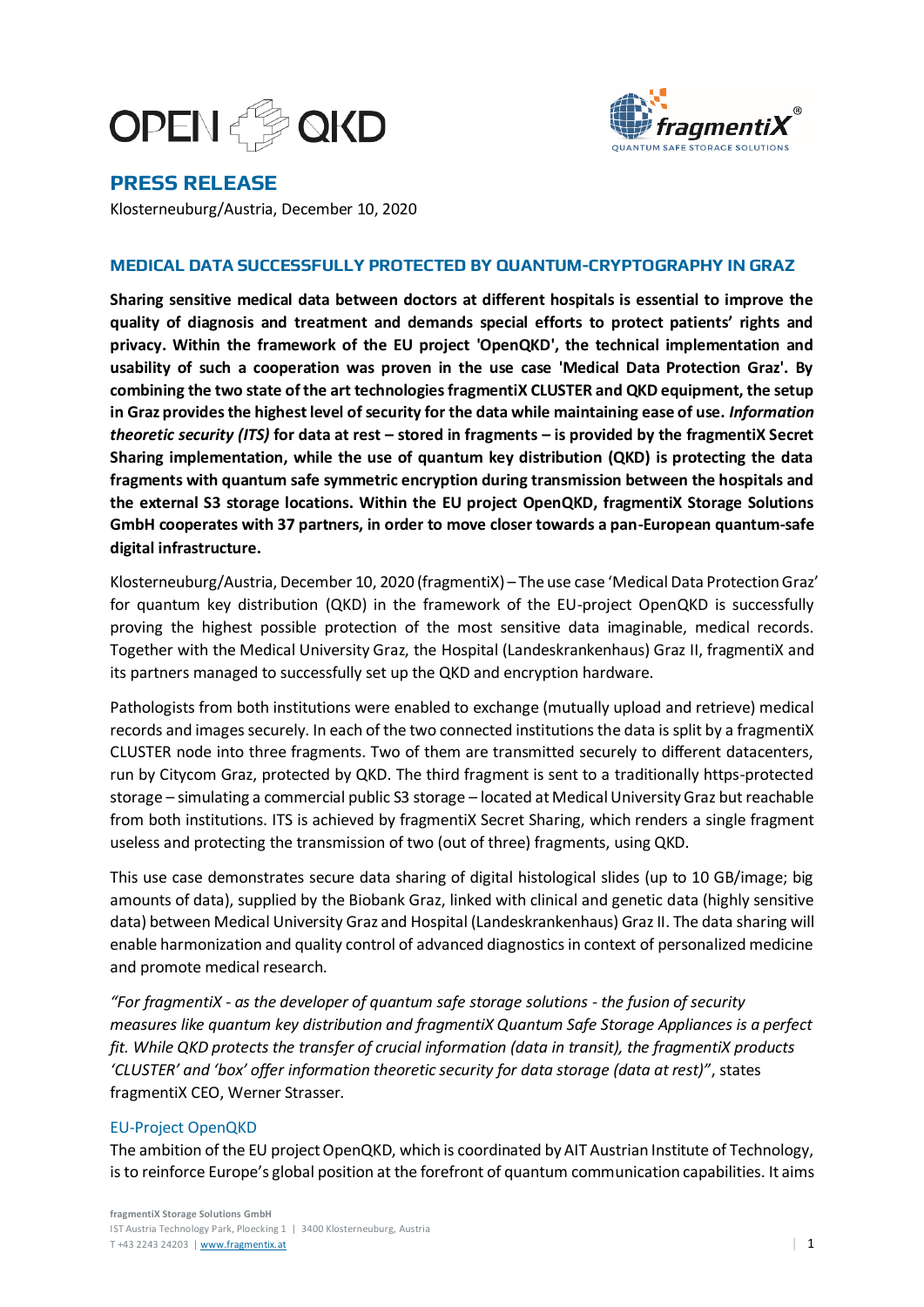at demonstrating the transparent integration of quantum-safe solutions broadly across the European digital landscape cases to potential end-users and relevant stakeholders. The work in the OpenQKD project lays the foundations for rolling out a pan-European quantum-safe digital infrastructure, with a solid basis to educate and lead a quantum-aware workforce with engaged European research, SMEs and industry leaders. For fragmentiX OpenQKD is a perfect platform to foster its support for *digital sovereignty.*

# What is quantum key distribution?

Quantum key distribution (QKD) provides a constant flow of secret digital cryptographic keys between two locations in a computer network. The security of QKD is based on single photons and their properties, which are transmitted using regular and existing optical fibers. The quantum nature of the photons themselves ensures that each attempt to intercept a QKD protected datalink – e.g. by reading or copying - changes their state and is therefore immediately detectable. This makes it impossible to compromise the key exchange without destroying the information for the intended receiver. For this reason, QKD is superior compared to other existing security solutions, especially in the view of future developments in quantum computing. As QKD is a very potent safety measure for data in transit, it is the perfect fit for fragmentiX Storage Appliances that provide *information theoretic security* for data storage in public or hybrid S3 buckets. Due to the still very high costs and limited physical distances between two points of a QKD connection, this technology has so far only been used to protect highly sensitive data in critical industries such as finance, critical infrastructure, defense and now beginning in healthcare.

#### Project partners for the realization of the use case

As official coordinator for this use case within OpenQKD, fragmentiX provided the Medical University Graz and the Hospital (Landeskrankenhaus) Graz II each with a fragmentiX CLUSTER system. The pathologists' workstations were setup to the specific needs for diagnosing with high resolution images and were provided by Medical University Graz for the experts in both institutions. Both institutions have fiber optic connections to two datacenters owned by the City of Graz's own ICT provider Citycom. Racks in both of those datacenters were equipped with 10 GB Cisco switches and Dell S3 storage units, both provided by fragmentiX.

With the help of experts from AIT Austrian Institute of Technology, the QKD and encryption hardware – provided by ID Quantique and ADVA – was assembled at fragmentiX headquarters at IST Austria Technology Park in Klosterneuburg. In early October, the setup was put in place to protect the connection between the institutions and Citycom's data centers in Graz. In the latter stages of the project, we are pleased to get the opportunity to use Toshiba's QKD components as well. The hardware provided by ID Quantique, Toshiba UK and ADVA, together with the fragmentiX Storage Appliances, meets the high security and privacy standards for medical data as well as GDPR requirements, while maintaining very high performance.

# About fragmentiX

fragmentiX Storage Solutions GmbH is a privately owned Austrian IT Security company – with Digital Sovereignty as its passion. The headquarter is located in Klosterneuburg, 10 km outside of Vienna, Austria. With software, partially licensed from AIT Austrian Institute of Technology, fragmentiX is developing and producing Quantum Safe Storage Appliances to protect sensitive datasets in hybrid cloud storage environments for the global IT market. As DELL Technologies OEM partner fragmentiX can support its products around the globe. The main focus is to help customers protect their sensitive data in critical sectors such as medical, financial, and governmental. The in September 2020 founded subsidiary in Switzerland will mainly focus on new products for the personal/individual market.